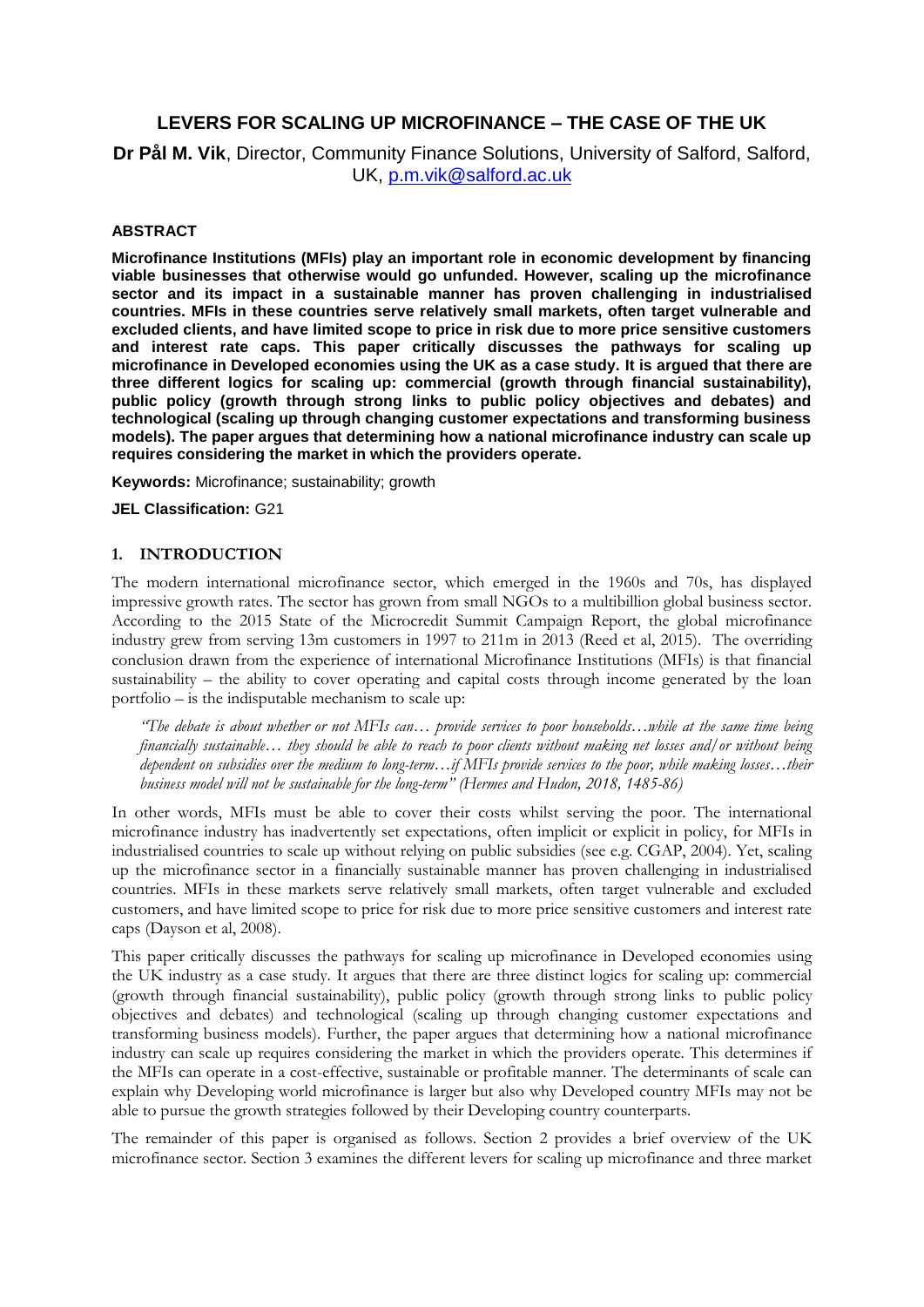conditions affecting the levers available to MFIs: financial market, economic structure and supply side restrictions. Section 3 provides a short discussion and conclusion.

## **2. THE UK MICROFINANCE SECTOR**

UK MFIs, or Community Development Finance Institutions (CDFIs), lend and invest in deprived areas and underserved markets unable to access mainstream finance. They are non-deposit taking financial institutions regulated by the Financial Conduct Authority and are mostly affiliated to Responsible Finance as a trade body. The earliest MFIs were set up in the 1980s, but many were set up in the late 1990s with financial and technical support from Government and other organisations. They take various legal and institutional forms, including mutual organisations, charities, not-for-profit organisations and private limited companies. Most MFIs serve local markets in the area in which they are based.

In 2017, there were 27 MFIs providing just over 5,000 business loans and support to existing businesses and aspiring entrepreneurs unable to access finance from the mainstream banking sector. Chart 1 shows the number and value of loans issued annually by the sector between 2004 and 2018.



In 2018, the sector made around 5,300 loans of a value of  $£85m$ , largely to start-ups and selfemployment. Lending by the sector grew significantly from 2004 to today, especially between 2012 and 2016. The periods of growth and decline in lending has largely been driven by the availability of public funding for loan capital.

# **3. LEVERS FOR GROWTH AND THE IMPORTANCE OF CONTEXT**

There are three distinct logics for scaling up microfinance. Firstly, there is the commercial logic, whereby providers expand in a financially sustainable manner without using indirect or direct public subsidies (e.g. grants, capital at below market-rate costs etc.). In other words, MFIs can cover operating costs and capital at market price with income generated by the loan portfolio if they operate in efficient manner and price for risk and cost. In international microfinance, there has been a drive for MFIs to become financially sustainable.

Secondly, there is the public policy logic, according to which providers scale up by fulfilling public policy objectives and addressing public policy debates. MFIs in Europe and the US have scaled up through strong links to public policy objectives and debates (see e.g. New Economics Foundation, 2008). This has led to sustained public funding of and strong partnerships with mainstream financial institutions (Cozarenco, 2015). In these countries, there is often a case of market failure, as markets are seen not to operate efficiently precluding people with viable business propositions to access finance (often due to information asymmetries) or due to positive or negative externalities on a societal level (e.g. welfare costs etc.).

Thirdly, there is the technological logic, whereby providers can scale up rapidly by changing expectations and transforming operational models. The rise of Fintech – "the use of technology to deliver financial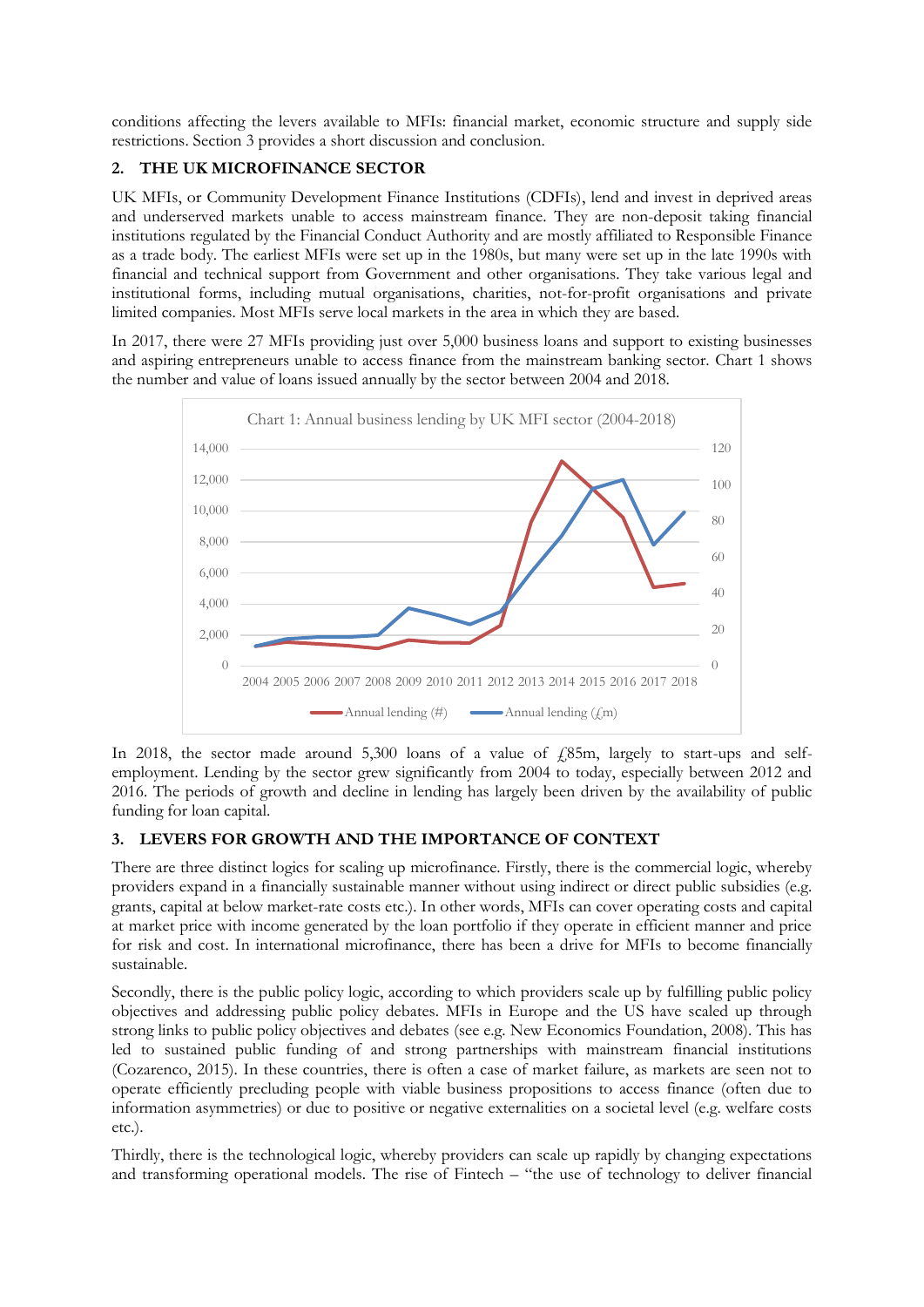solutions" (Arner et al, 2016, 1272) – brought about by the financial crisis, technological breakthroughs and changing consumer habits and preferences is changing how financial services are developed, delivered and used. Technological innovation in financial services is not new, but Fintech involves a paradigm shift in terms of the fast pace of change and introducing new actors disrupting the marketplace by transforming the delivery of financial services (Arner et al, 2016).

This paper argues that market conditions influence which business model MFIs, defined as "how a company creates, sells, and delivers value to its customers" (Davila et al, 2006), can use, which in turn influences the logics they can use to expand. This relationship is illustrated in the figure below.



Figure 1: Business models and market conditions

The definition of a viable business model can range from being cost-effective (relative to other interventions) at the one end to being able to generate a profit at the other. In between these two, providers can reach operational or financial sustainability. Operational sustainability refers to the ability of MFIs to cover their operating costs with borrower interest and fee income, whilst financial sustainability means being able to cover capital costs as well as operating costs through such income.

Depending on where the MFI is on this scale, it can resort to commercial or public levers. There may be some overlap, especially in the sustainable business models. The fit of the technological levers is more complex. For example, by fundamentally altering the delivery model and customer expectations, it may in theory make a previous market profitable. This paper identifies three market conditions – financial market, supply restrictions and economic structure – that help determine if an MFI can operate in a costeffective, sustainable or profitable manner.

# **3.1. Nature and structure of financial market**

The nature of financial markets – in terms of development and maturity of the mainstream or formal financial sector – help determine of it is possible to be cost-effective, cover costs or generate a return. The microfinance sector emerged to address the lack of access to formal finance. Hence the size and maturity of the formal financial sector influences the size of the market. The maturity of mainstream financial institutions may also influence the customer profile in terms of risk and support required, as a greater proportion of lower risk potential borrowers are likely to have access to mainstream finance.

Few studies have looked at relationship between MFI performance and the maturity of the financial sector (Hermes and Hudron, 2018). The results are mixed for those that do. Some find that a more developed financial systems improve financial performance, possibly because it improves the access to financial services for MFIs and it pressurises MFIs to improve. Other studies find the relationship to be negative as MFIs have greater outreach and financial performance where the financial system is weak. In contexts where banks compete with MFIs, it may lead to higher debt levels and lower demand.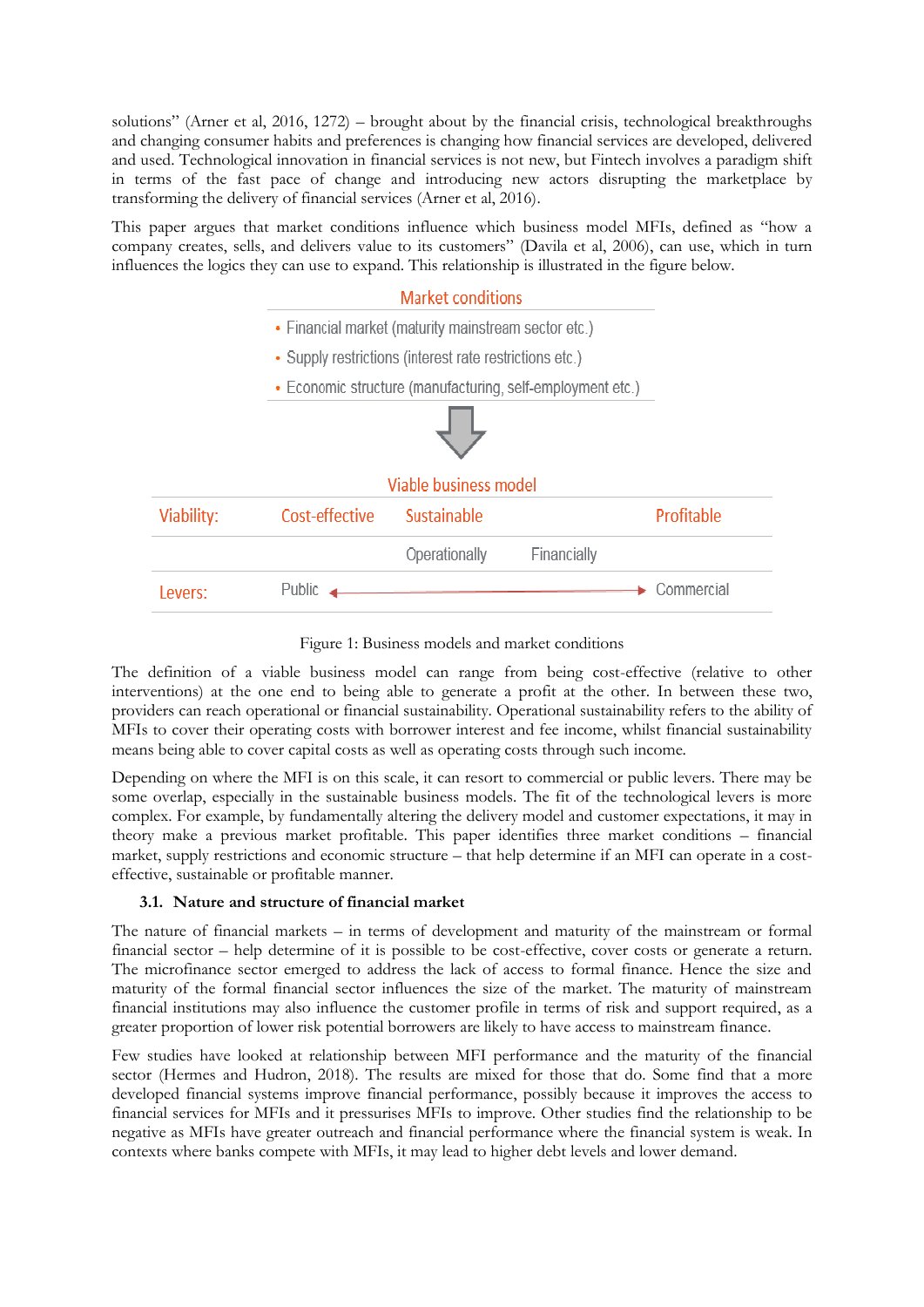In the case of UK, there are two important observations to make. Firstly, the banking sector is a highly mature sector and well-developed sector even compared with Developed country counterparts. Large, national banking organisations started emerging in the latter part of the 19th century (Vik, 2017) and make up a large proportion of economic activity compared to many other countries (Davis, 2009). Table 2 shows the number of commercial bank branches per 100,000 adults, a proxy for the density of the mainstream financial services sector.

|                                        | 2004 | 2005 | 2006 | 2007 | 2008 | 2009 | 2010 | 2011 | 2012 | 2013 |
|----------------------------------------|------|------|------|------|------|------|------|------|------|------|
| East Asia & Pacific*                   | 7.8  | 6.6  | 5.7  | 6.0  | 4.9  | 4.0  | 4.1  | 4.3  | 6.1  | 6.4  |
| Latin America & Caribbean <sup>*</sup> | 10.7 | 11.7 | 11.9 | 12.8 | 13.1 | 12.9 | 13.4 | 13.0 | 12.9 | 12.6 |
| Middle East & North Africa*            | 9.3  | 9.7  | 10.6 | 10.7 | 10.7 | 10.8 | 11.2 | 11.2 | 11.5 | 10.6 |
| Sub-Saharan Africa*                    | 1.5  | 1.5  | 1.6  | 2.1  | 2.5  | 2.8  | 3.4  | 3.5  | 3.7  | 3.8  |
| South Asia                             | 7.3  | 7.3  | 7.4  | 7.5  | 7.7  | 7.9  | 8.0  | 8.2  | 8.7  | 8.8  |
| UK                                     | 29.0 | 28.3 | 26.4 | 26.4 | 26.0 | 25.4 | 24.7 | 24.1 | 22.1 | 25.1 |
| North America                          | 32.7 | 33.3 | 29.3 | 29.7 | 29.9 | 30.0 | 29.7 | 29.7 | 29.6 | 28.9 |
| European Union                         | 28.9 | 28.2 | 29.4 | 29.9 | 33.1 | 33.5 | 30.6 | 29.8 | 25.6 | 26.0 |

**Table 2: Commercial bank branches (per 100,000 adults)**

\*IDA & IBRD countries only

The UK has a significantly higher density of commercial bank branches than Developing country regions, which also have significant microfinance activity. This is especially the case for Sub-Saharan Africa, South Asia and East Asia and Pacific. Bank branch density is also higher in North America and the European Union than in these regions.

Secondly, financial exclusion, the inability to access mainstream finance, is a relatively marginal phenomenon in the UK. For example, since the 2004-05, more than 90% of the population have owned bank accounts (Vik et al, 2018). Table 3 shows the estimated unmet need for finance among SMEs relative to national GDP.

**Table 3: SME finance gap as percent of GDP**

| All developing countries   | 19  |
|----------------------------|-----|
| East Asia & Pacific        | 18  |
| Europe & Central Asia      | 20  |
| Latin America & Caribbean  | 23  |
| Middle East & North Africa | 25  |
| South Asia                 | 13  |
| Sub-Saharan Africa         | 22  |
| UK                         | 0.8 |

Notes: UK data from National Audit Office (2013); Rest of data from SME Finance Forum covering Developing countries only

In the UK, the National Audit Office (2013) estimated that the unmet need in 2017 would be  $\frac{1}{2}$ 2bn but that it could potentially reach  $\ddot{1}39$ bn depending on wider economic developments. Although significant, this constitutes less than one percent or a percent and half of the UK GDP. This is significantly lower than in Developing countries where the unmet SME finance need was 19% on average and ranged from 13% in South Asia to 25% in Middle East and North Africa.

Microfinance in both Developing and Developed world countries originally emerged because credit markets by themselves do not ensure efficient and equitable distribution of business loans. Due to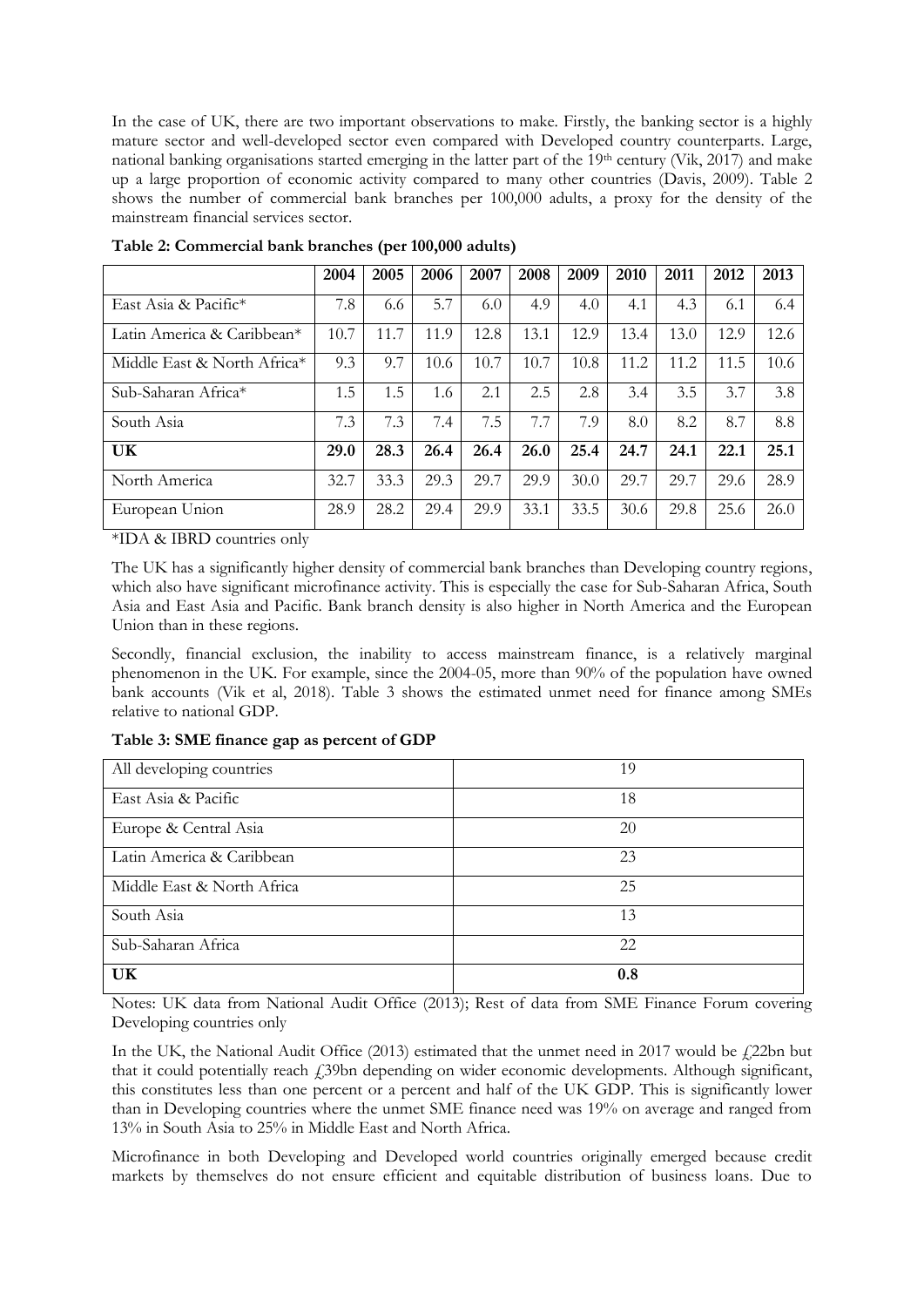information asymmetries, where the lender has less information than the borrowers about the business proposition, mainstream lenders often resort to secured lending or credit scoring, whilst local moneylenders charge high interest rates. The original innovation in lending methodology, group lending or peer monitoring, made it viable for MFIs to lend in a financially sustainable manner without charging rates perceived to be extortionate, as it significantly reduced default rates (Stiglitz, 1990). In the UK, there are persistent information asymmetries in the SME and start-up finance market (PWC, 2015), which MFIs have sought to circumvent through offering non-secured loans, relationship-based underwriting and offering business development support. Although this lending methodology and approach has enabled UK MFIs to reach their target market they have not enabled them to do so in a financially sustainable manner (PWC, 2015).

#### **3.2. Economic structure**

The growth and performance of MFIs is likely to be influenced by the national and regional economy in which it operates. On the one hand, a growing economy may improve repayment performance and increase demand for microfinance, because it may encourage microentrepreneurs to invest. On the other, it may dampen demand for MFI services, as businesses have better access to formal finance or can use profits to finance projects (Hermes and Hudon, 2018). More specifically, the economic structure in the sense of employment and firm composition, may influence the scale of the target market for MFIs. The microfinance sector mainly provides small loans for business purposes to self-employed and microenterprises. Many microfinance clients also operate in the informal sector. Some studies have found that higher labour market participation reduces demand for microfinance services (Ahlin et al, 2011).

Table 4 displays self-employment for the past ten years.

|                            | 2008 | 2009 | 2010 | 2011 | 2012 | 2013 | 2014 | 2015 | 2016 | 2017 |
|----------------------------|------|------|------|------|------|------|------|------|------|------|
| East Asia & Pacific        | 44.8 | 44.0 | 42.9 | 41.8 | 40.9 | 40.4 | 39.7 | 38.9 | 38.6 | 38.6 |
| Latin America & Caribbean  | 36.5 | 36.7 | 36.1 | 36.2 | 36.4 | 36.3 | 35.9 | 36.3 | 36.6 | 36.7 |
| Middle East & North Africa | 35.7 | 35.2 | 33.9 | 34.2 | 33.3 | 33.4 | 33.2 | 32.7 | 31.5 | 31.5 |
| Sub-Saharan Africa         | 75.7 | 75.7 | 75.4 | 74.9 | 74.6 | 74.0 | 74.0 | 73.9 | 74.0 | 74.0 |
| South Asia                 | 79.9 | 79.4 | 78.6 | 77.0 | 76.4 | 76.0 | 75.7 | 75.3 | 74.9 | 74.8 |
| UK                         | 13.4 | 13.7 | 14.1 | 14.3 | 14.7 | 14.7 | 15.3 | 15.1 | 15.5 | 15.4 |
| North America              | 11.0 | 11.2 | 11.2 | 10.9 | 10.9 | 10.7 | 10.5 | 10.5 | 10.4 | 10.4 |
| European Union             | 16.5 | 16.6 | 16.9 | 16.7 | 16.7 | 16.5 | 16.5 | 16.1 | 15.9 | 15.9 |

**Table 4: Self-employment rates (%)**

Notes: World Development Indicators

Self-employment rates are significantly lower in the UK, and other Developed country regions, than in several Developing country regions, where microfinance is also more widespread. Self-employment rates in the UK oscillate between 13.5 and 15.5%. In comparison, self-employment rates range from 31% in the Middle East and North Africa and 75% in South Asia.

Table 5 shows the size of the informal sector as measured by the proportion of people employed in the sector.

|  |  |  | Table 5: Share of informal employment in total employment $(\%)$ |  |
|--|--|--|------------------------------------------------------------------|--|
|--|--|--|------------------------------------------------------------------|--|

| Africa                    | 76.0 |
|---------------------------|------|
| Latin America & Caribbean | 37.4 |
| South East Asia & Pacific | 57.4 |
| South Asia                | 77.4 |
| UK                        | 13.5 |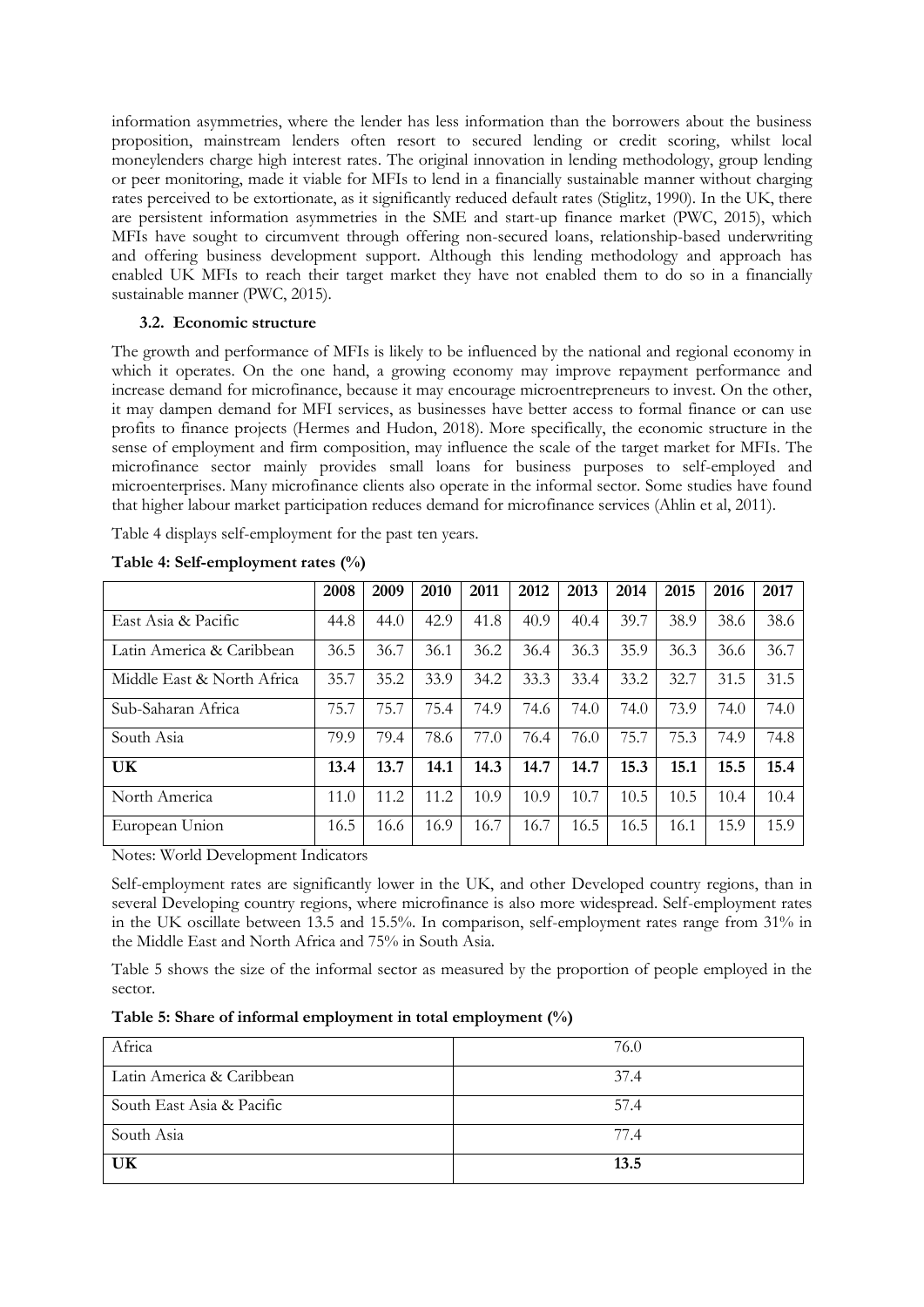| $N$ <sub>Orth</sub><br>merica<br><b>.</b><br>-- |  |
|-------------------------------------------------|--|
| ____<br>-                                       |  |

Notes: 2017 data from ILO

The informal sector is, not surprisingly, considerably smaller in the UK compared with Developing country regions. It is estimated that the informal sector accounts for less than 14% of total employment compared with three quarters in Latin America and Caribbean, and Africa, 57% in South East Asia and 37% in Latin America.

## **3.3. Supply restrictions**

Restrictions on the supply of credit also potentially affects the viable growth path available to MFIs. Such restrictions may include general regulatory requirements for business operating in the market, restrictions of lending by non-deposit-taking institutions and interest rate caps. Supply restrictions may contribute to making it commercially unviable to operate in certain market segments by increasing operating costs and restricting interest rates that can be charged to cover costs and risks associated with lending. Stronger regulatory frameworks and institutions may improve general conditions for MFIs and customers by reducing corruption and allowing for more pro-business environment or they might increase regulatory burden. Most studies find that stronger regulation and institutions have negative or no effects on MFI performance, especially on outreach (Hermes and Hudon, 2018).

Unlike with economic structure and financial markets, which are significantly and universally different in Developed and Developing countries, the role of supply restrictions is more complicated. Firstly, it is difficult to make general comparisons as research has found that "the effects of regulation are context specific" (Parker and Kirkpatrick, 2012, p. 7). Secondly, there is less likely to be a clear distinction between Developed and Developing countries in terms of supply restrictions. For example, interest rate restrictions are widely applied across countries of different development stages, as at least 76 countries around the world impose some restrictions on lending rates (Ferrari et al, 2018).

Regulation and interest rate caps, in particular, affect the commercial viability of microcredit provision where it raises costs or reduces potential income above or below a threshold at which the provider can cover costs and risks through interest and fee income. Several European countries operate with business lending interest rates caps and it is recognised that it is difficult if not impossible to serve entrepreneurs without access to mainstream finance in a commercially viable manner within the interest rate cap (e.g. Cozarenco, 2015). In the UK, there are no interest rate caps on business lending. However, the UK regulator has imposed interest rate ceilings on some parts of the consumer lending market. There is some indication that these caps have restricted supply, which was indeed their intention. In 2015, the UK financial sector regulator introduced a cap on the cost of credit for the payday lending industry. This contributed to a drop in the number of firms in sector from 400 in 2014 to 144 in 2016 (Smith, 2017) and the number of loans fell to 1.8m in 2015 from 10.2m loans in 2012 (Collinson and Jones, 2016).

#### **4. DISCUSSION AND CONCLUSION**

The microfinance industry in the Developing world has inadvertently set expectations that MFIs in Developed countries should be financially sustainable without having to resort to public funding or subsidies (e.g. CGAP, 2004; Hermes and Hudon, 2018). Like international MFIs, they should move on to use commercial levers as they reach financial sustainability or profitability with the end-result of generating positive customer outcomes without having to rely on public subsidy or charitable investments. However, as highlighted by this paper in the case of the UK, the market conditions determine if MFIs can operate in a cost-effective, sustainable or profitable manner. This paper has identified three forms of market conditions.

Firstly, MFIs operating in Developing countries have and, to some extent, continue to be able to target large undeveloped markets, especially rural areas and microenterprises, not served by commercial, mainstream financial institutions. In Industrialised countries, financial markets are better-developed with smaller segments being left unserved, which MFIs can serve. In the case of the UK, the unmet need for business loans is less than 1% of GDP compared with nearly 20% on average in the Developing world.

Secondly and related to the first point, there may also be a link between microfinance growth capacity and the economic structure. As shown in this paper, UK has significantly lower levels of self-employment and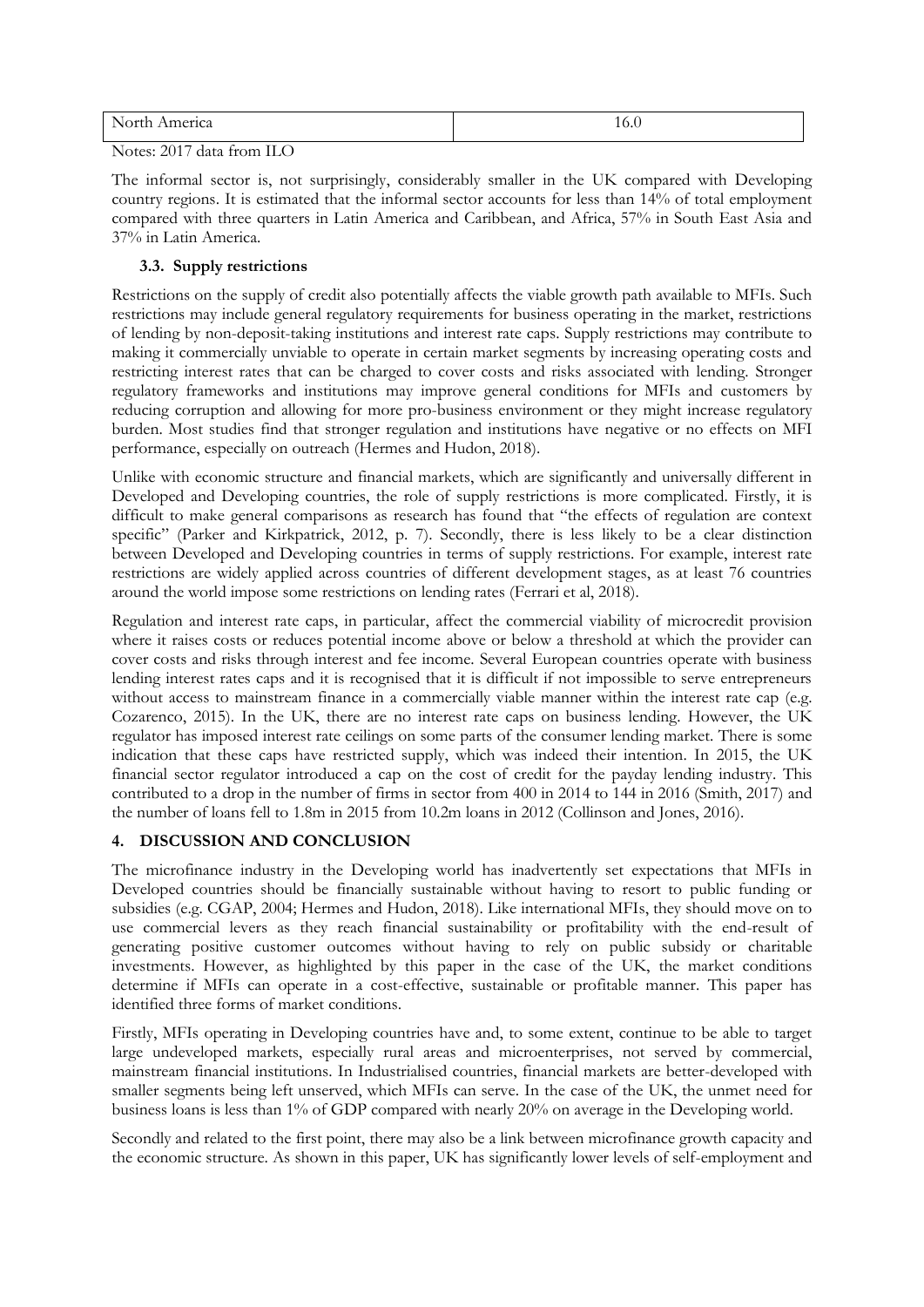smaller informal sector relative to the Developing world. This is a key market for MFIs, as larger formal firms have better access to finance, including capital markets.

Thirdly, supply restrictions, notably interest rate caps and restrictions on non-bank lending, which are common across Europe, directly or indirectly limits the ability of providers to cover delivery costs through interest income by increasing costs and reducing income. This is less applicable to the UK as it does not operate with interest rate caps for business loans.

It is important to note that this paper has not empirically or systematically tested these drivers through analysing historical data on scale and growth on global dataset, including Developing and Developed world MFIs. However, recent systematic reviews of the empirical literature on growth and performance suggest that context is important (see Hermes and Hudon, 2018).

The implications of the findings in this paper are that MFIs operating in countries where potential markets are small, costly to serve and high risk and provision is restricted by supply restrictions (especially interest rates), it might be unrealistic to expect providers to use commercial levers and not rely on subsidies in some form.

#### **REFERENCES**

Ahlin, C., Lin, J. and Maio, M. (2011). Where does microfinance flourish? Microfinance institution performance in macroeconomic context. *Journal of Development Economics* 95: 105–120.

Arner, D.W. et al (2016), The Evolution of Fintech: A New Post-Crisis Paradigm? *Journal of International Law,* 4, 1272-1320

CGAP (2004). *Key Principles of Microfinance*. Available from [https://www.cgap.org/sites/default/files/researches/documents/CGAP-Consensus-Guidelines-Key-](https://www.cgap.org/sites/default/files/researches/documents/CGAP-Consensus-Guidelines-Key-Principles-of-Microfinance-Jan-2004.pdf)[Principles-of-Microfinance-Jan-2004.pdf](https://www.cgap.org/sites/default/files/researches/documents/CGAP-Consensus-Guidelines-Key-Principles-of-Microfinance-Jan-2004.pdf) [7 March 2019]

Collinson, P. and Jones, R. (2016). Archbishop's prayers answered as payday loan firms brought to book, Guardian, September 20

Cozarenco, A. (2015). *Microfinance Institutions and Banks in Europe: The story to date*. Available from [https://www.european-microfinance.org/sites/default/files/document/file/research\\_3.pdf](https://www.european-microfinance.org/sites/default/files/document/file/research_3.pdf) [7 March 2019]

Davies, P. E. (2009). *Financial stability in the United Kingdom: Banking on prudence.* OECD Economics Department Working Papers. Available from <http://www.ephilipdavis.com/uk%20financial%20stability%20oecd.pdf> [13 March 2019]

Dayson et al. (2008). *Making European microfinance more sustainable - lessons from Britain*, European Microfinance Network 5th Annual Conference "Microfinance - a tool for growth and employment", Nice, France, September 2008. Available from https://www.researchgate.net/publication/317264404 Making European microfinance more sustaina ble - lessons from Britain [13 March 2019]

Ferrari, A., Masetti, O. and Ren, J. (2018). Interest Rate Caps – The Theory and The Practice, *Policy Ressearch Working Paper Series* 8398, The World Bank.

Hermes, N. and Hudon, M. (2018). DETERMINANTS OF THE PERFORMANCE OF MICROFINANCE INSTITUTIONS: A SYSTEMATIC REVIEW, *Journal of Economic Surveys 32*(5), pp. 1483-1513.

National Audit Office (2013). *Improving access to finance for small and medium-sized enterprises.* Available from <https://www.nao.org.uk/wp-content/uploads/2013/10/10274-001-SMEs-access-to-finance.pdf> [8 March 2019]

New Economics Foundation (2008). *UK CDFIs – from surviving to thriving: realising the potential of community development* finance. The subset of the set of the set of the set of the set of the set of the set of the set of the set of the set of the set of the set of the set of the set of the set of the set of the set of the set o [https://b.3cdn.net/nefoundation/80dc7e95d8b6dd3db7\\_o8m6ba3he.pdf](https://b.3cdn.net/nefoundation/80dc7e95d8b6dd3db7_o8m6ba3he.pdf) [7 March 2019]

Parker, D. and Kirkpatrick, C. (2012). *THE ECONOMIC IMPACT OF REGULATORY POLICY: A LITERATURE REVIEW OF QUANTITATIVE EVIDENCE.* OECD Expert Paper No. 3, August